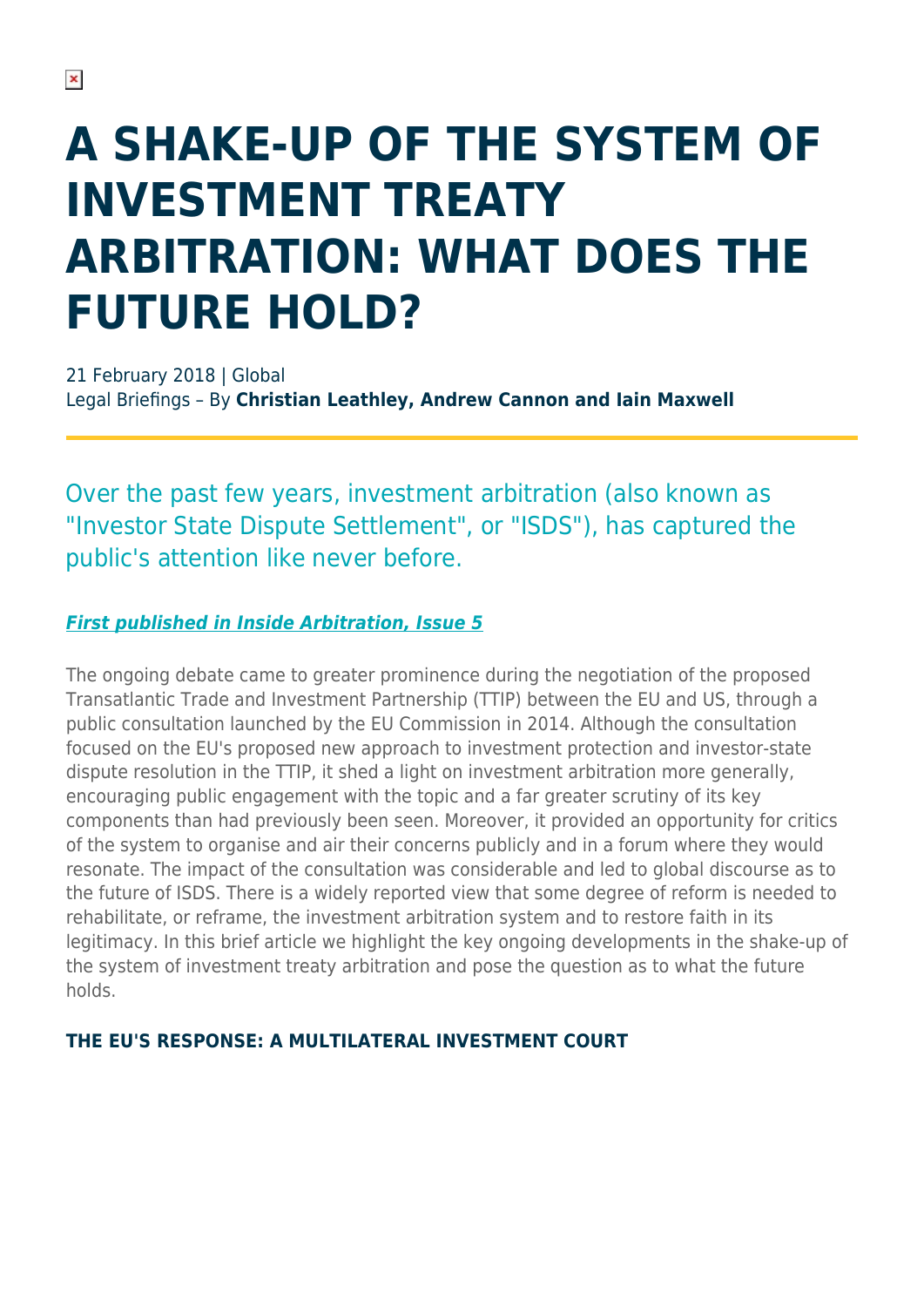Since the EU first launched its consultation on the TTIP in 2014, the EU's plans for the resolution of investor-state disputes in its own future investment agreements with third countries have developed. The EU now appears determined to pursue wholesale change to the previous system of "ad hoc" arbitration, where tribunals are appointed in a manner similar to that used in commercial arbitration. Instead, the EU is seeking to build consensus with other states to develop a permanent Multilateral Investment Court (**MIC**), aiming to create what it describes as a "**coherent, unified and effective**" approach to investment dispute resolution for all investment treaties.

# **What is this Multilateral Investment Court and what is it intended to achieve?**

Many of the criticisms raised against the existing system of investment arbitration focus on the "ad hoc" nature of the tribunals chosen to decide disputes, and the perceived potential for arbitrators to have conflicts of interest. Concerns have also been raised about the absence of a system of binding precedent, inconsistencies in decision-making, the cost and time involved in investment arbitration, lack of transparency and the very narrow grounds on which arbitral awards can be challenged.

The MIC proposed by the EU would be a permanent international court empowered to hear disputes about investments between investors and states that have accepted its jurisdiction to decide whether there has been a breach of the obligations guaranteed in investment treaties. By seeking procedural consistency through introducing both a standing court, with an appointed body of decision-makers overseeing the investor-state dispute process, as well as an appeal mechanism, the Commission aims to establish a system which is predictable in delivering consistent case-law. The EU's intention is that states would agree to replace the method of dispute settlement in their existing investment treaties with the MIC in future.

#### **Is it going to happen?**

As a first step to the envisaged establishment of the MIC, the EU has been seeking the establishment of an individual standing investment court under each of its recent investment agreements with third countries, to replace the previous "ad hoc" arbitration model. This court would only be appointed to adjudicate, however, on disputes arising under that specific agreement. Two agreements have been concluded to date containing such provisions: with Vietnam and Canada, although none has yet entered into force. While the Canada agreement (known as the Comprehensive Economic and Trade Agreement, or **CETA**) has been provisionally applied, that provisional application has excluded the investment chapter and investment dispute resolution provisions. In a July 2017 factsheet concerning the negotiation of the EU-Japan FTA, the Commission noted that "[f]or the EU ISDS is dead", and that such an investment court system is now being pursued in all of its trade agreements.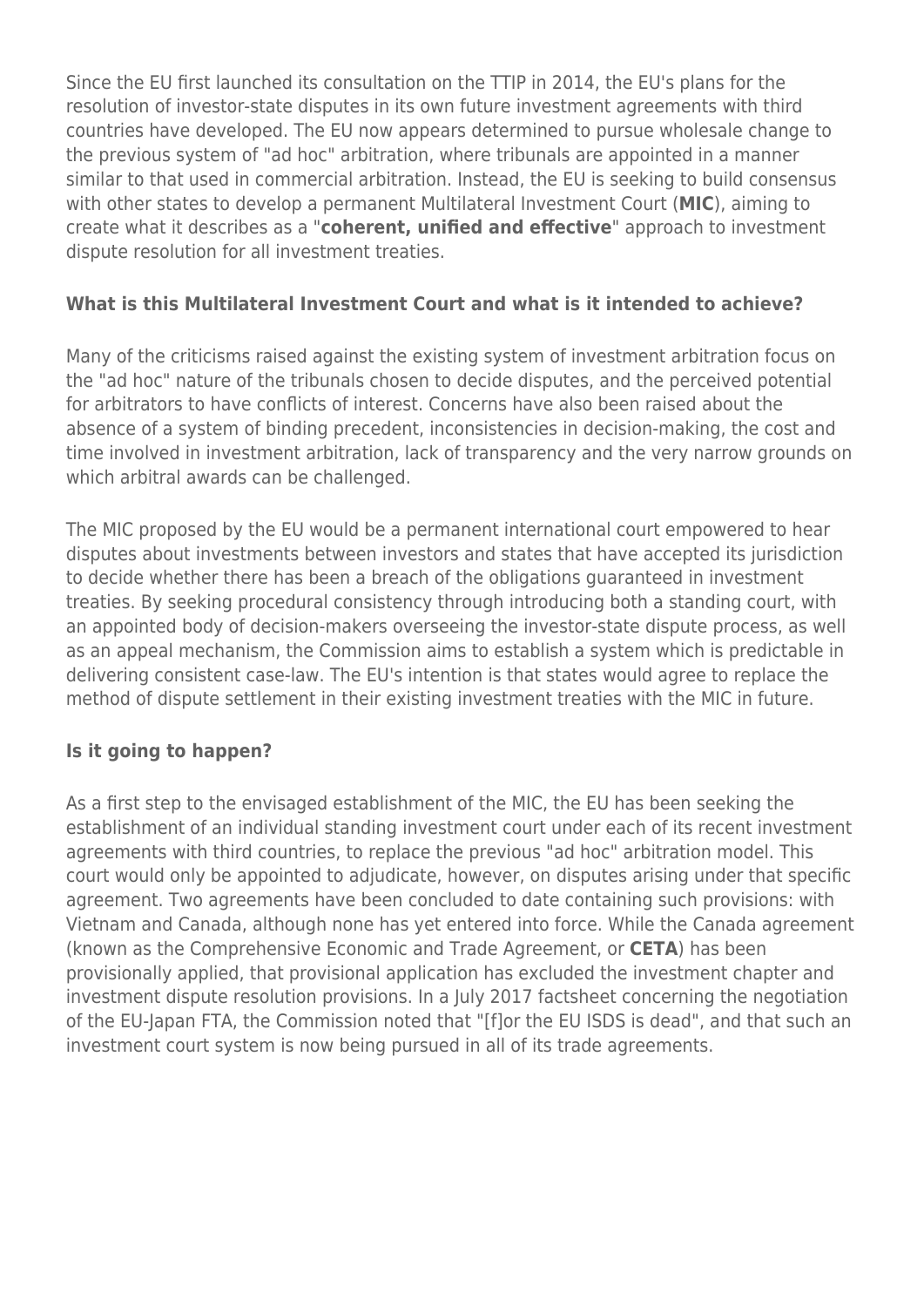In the longer term, the obvious problem of a proliferation of individual, treaty-specific investment courts is sought to be overcome by the establishment of the MIC referred to above, which would have jurisdiction over disputes arising under any number of investment treaties. This intention is clear, for example, from the commitment which the EU and Canada made in the CETA to "pursue with other trading partners the establishment of a multilateral investment tribunal and appellate mechanism for the resolution of investment disputes". Moreover, the EU has asked the UN Commission on International Trade Law (**UNCITRAL**) to consider its suggestion of an MIC in UNCITRAL's work on wider ISDS reform (see further below).

It remains to be seen for how long the EU continues to introduce the individual investment courts under each agreement whilst pursuing the ambition of the overarching MIC, or whether it will seek to set up a plurilateral court under one EU agreement, but then use this same court for the resolution of disputes under other agreements. The main obstacle of course will be securing the agreement of the third states involved, even if all of the EU's own member states are fully supportive.

There is also a legal question mark which remains over the EU's plans. On 6 September 2017, Belgium submitted a request to the Court of Justice of the European Union for an opinion on the compatibility of the investment court system set up under the CETA with the European Treaties. Depending on the court's opinion, even the two investment courts already negotiated and agreed may be called into question.

#### **WHAT IS AN INVESTMENT TREATY OR INTERNATIONAL INVESTMENT AGREEMENT (IIA)?**

An investment treaty is an agreement reached between two or more countries containing reciprocal undertakings for the promotion and protection of private investments made by nationals of the state parties in each other's jurisdictions. These undertakings can form party of a standalone treaty or part of a wider agreement, for example, a free trade agreement or an agreement focused on sectoral co-operation (such as the Energy Charter Treaty).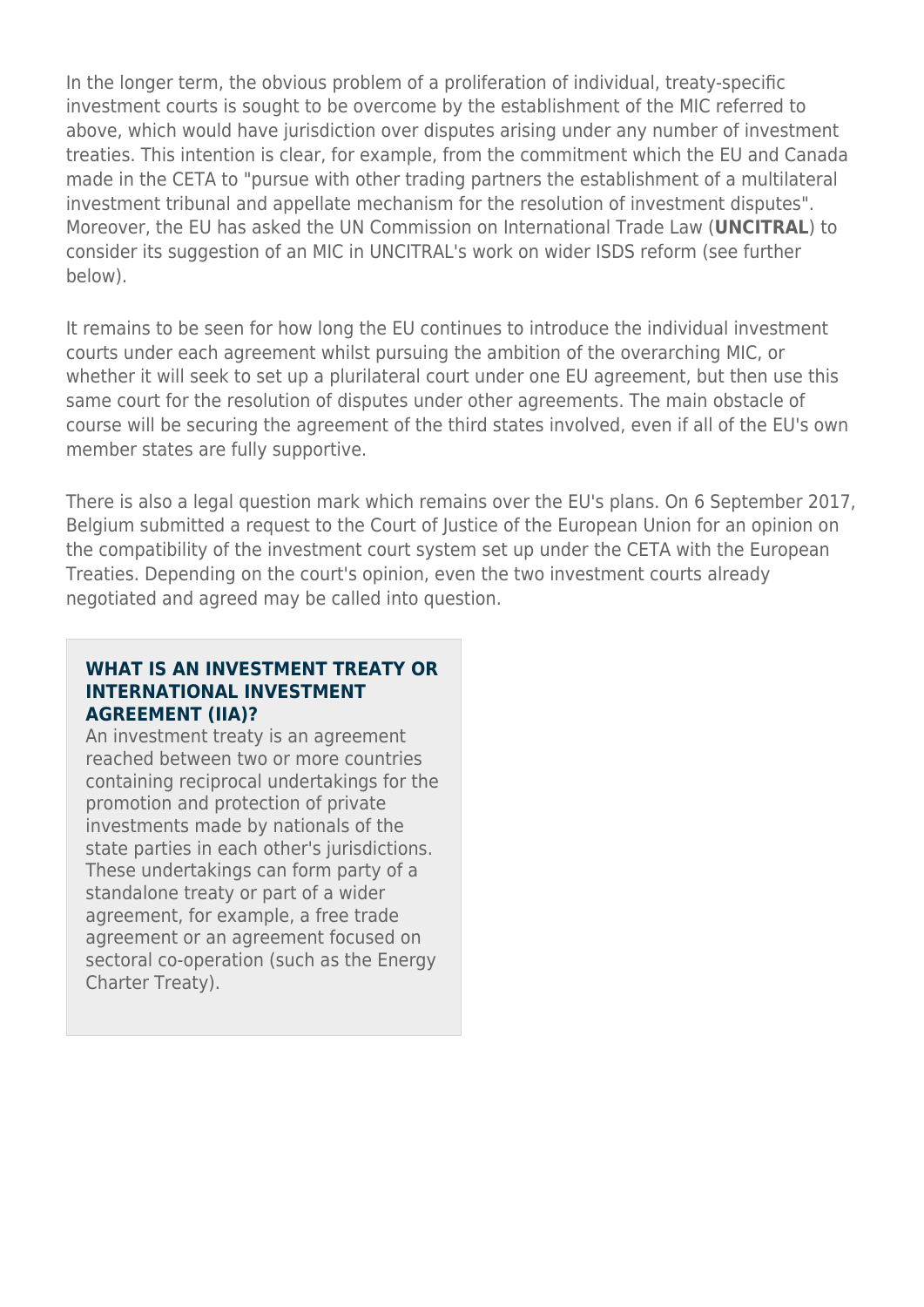#### **WHAT IS INVESTMENT TREATY ARBITRATION?**

Investment treaties are unique in international law. If a host state fails to deliver on its undertakings to protect or promote investment, an investor of the other state party may bring an arbitration against the host state for breach of its obligations. These arbitrations will take place as set out in the treaty, often under the rules of the International Centre for the Settlement of Investment Disputes (ICSID) or through "ad hoc" arbitration under the UNCITRAL Rules.

#### **UNCITRAL: REFORM OF ISDS?**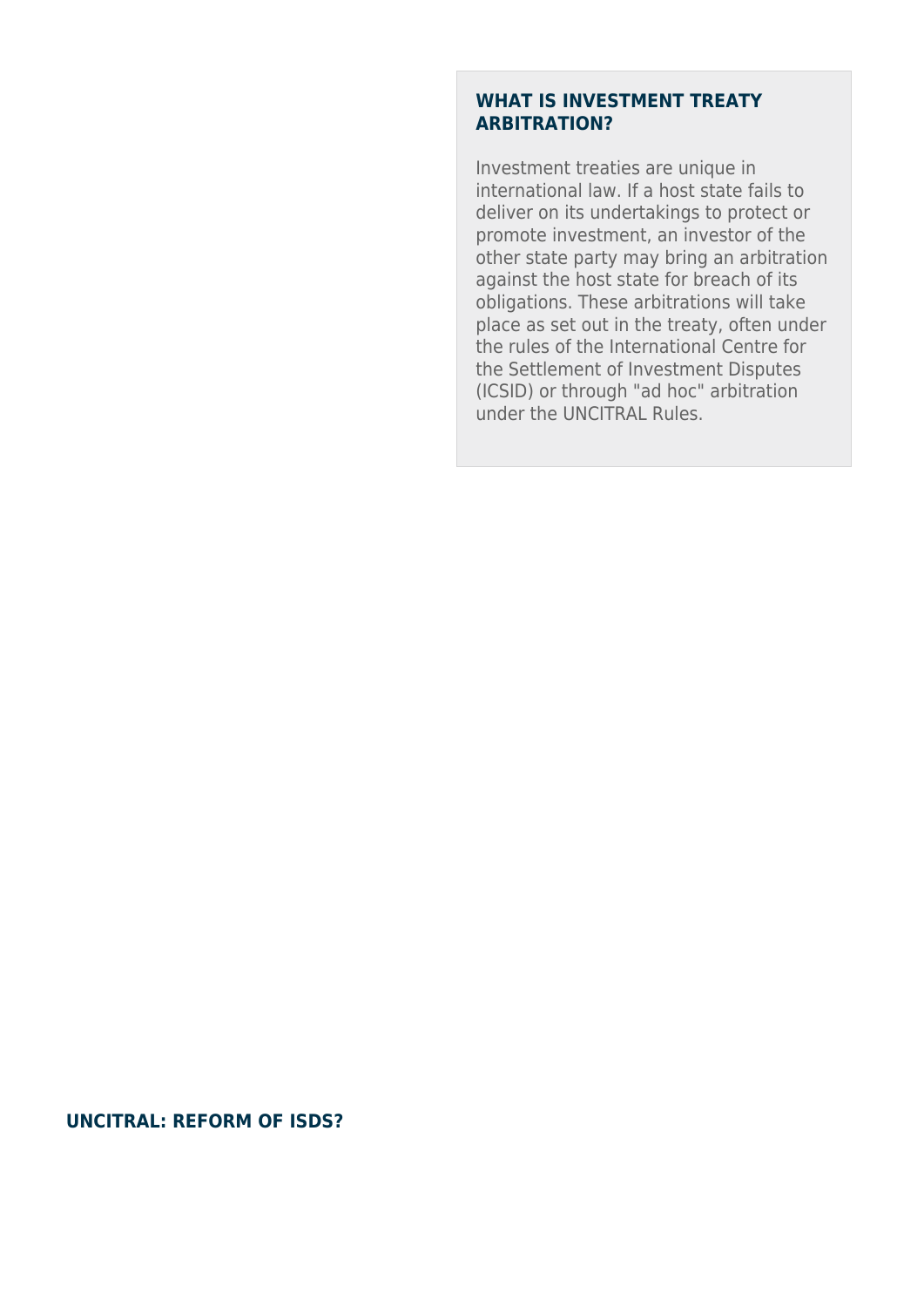In July 2017, UNCITRAL gave one of its working groups, Working Group III, a broad mandate to work on the possible reform of ISDS. The working group was asked to identify concerns regarding ISDS, consider whether reform was desirable and, if so, to develop recommendations.

The first session of Working Group III was held in late November 2017 and was attended by more than 300 participants representing 80 States and 35 observers, including the EU and various interested parties. Working Group III discussed certain procedural aspects of ISDS, including duration and cost of proceedings, allocation of costs, security for costs, third party funding, transparency, and early dismissal mechanisms. Working Group III also exchanged views on the overall consistency and coherence of the ISDS system and its outcomes. The working group is scheduled to continue its discussion at its next session in New York from 23 to 27 April 2018.

#### **If UNCITRAL Working Group III recommends solutions, what impact will these have?**

It is likely to be at least 2019 before the working group makes any recommendations. It is important to be aware that UNCITRAL itself is not a signatory to any investment agreements. However, steps taken by UNCITRAL can have significant practical consequences. In late 2014 UNCITRAL was responsible for developing a Convention on Transparency in Treaty-based Investor-State arbitration (known as the Mauritius Convention). This Convention supplements existing investment treaties by applying detailed transparency-related obligations in the context of resolution of investor-state disputes under existing BITs where both parties to the BIT are also parties to the Mauritius Convention.

Whilst it has only been ratified by three states to date, the Convention has received 22 signatures, and has attracted significant international attention. If it continues to grow and more states accede, some are suggesting that the Convention could serve as a template for a further treaty introducing a multilateral investment court system for resolution of investorstate disputes under existing investment treaties.

# **CHANGES AT ICSID: A REVISION TO THE ICSID ARBITRATION RULES?**

The International Centre for the Settlement of Investment Disputes (**ICSID**) was established in 1966 by the Convention on the Settlement of Investment Disputes between States and Nationals of Other States. It is an independent dispute-settlement institution which can be chosen by member States as a forum for resolution of investor-State disputes in their investment treaties, investment laws and investment contracts, with disputes resolved under the Convention and the ICSID Arbitration Rules. Investor-State disputes involving a nonmember State can be resolved using ICSID's additional facility rules.

#### **"Whilst it has only been ratified by three states to date, the Convention has received 22 signatures, and has attracted significant international attention"**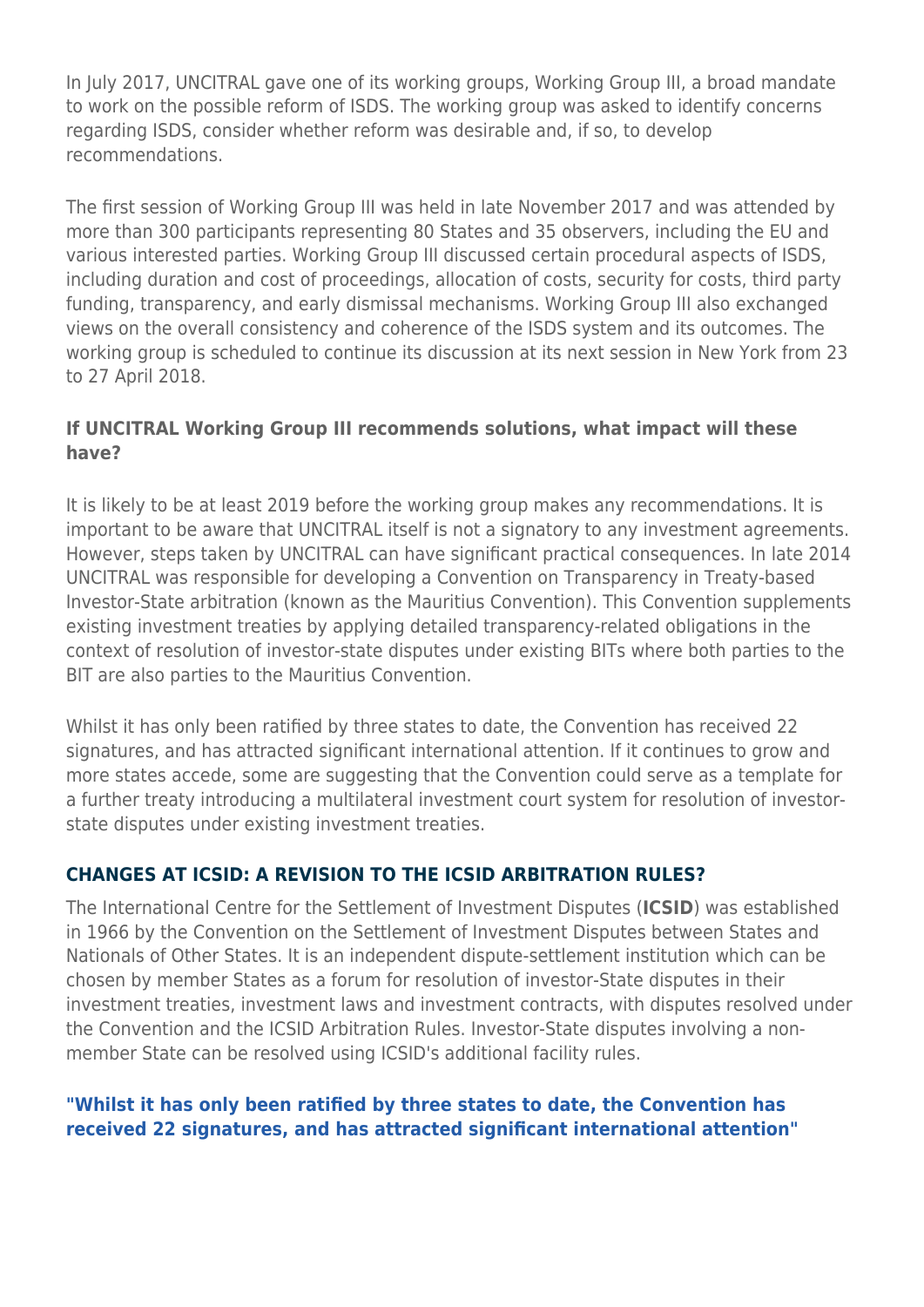In October 2016, ICSID launched a consultation on the amendment of the ICSID Arbitration Rules and invited Member States to make proposals. A similar invitation was issued to the general public in January 2017. The ICSID Secretariat has collected these comments and is preparing background papers on 16 topics that have been identified for potential rule amendment. The papers are expected to be published in early 2018.

# **Are these amendments being considered in response to criticisms of ISDS?**

ICSID has carried out four amendments to its rules in the past, some of which have been more detailed than others. ICSID has not indicated that the current amendment process is a response to particular criticisms, stressing more generally that the changes are intended to modernize the rules based on case experience. However, given that over 60% of all known investor-State disputes have been filed at ICSID, such "case experience" will no doubt encompass many of the issues that have been raised elsewhere.

#### **What are the expected areas of change?**

The Secretariat has **highlighted 16 areas** where amendments could be considered. These include: appointment of arbitrators, including the possible introduction of a code of conduct; challenges to arbitrators; third party funding; consolidation; preliminary objections and first session; witnesses; experts and other evidence; discontinuance of a case; awards and dissenting opinions; security for costs and security for stay of enforcement of awards ordered by the ad hoc committee; allocation of costs; annulment; publication of decisions and orders (compared to the current provisions referring to awards); as well as the modernization of the means of communication (apparently with a view to making the procedure 'less paperintensive and more environmentally friendly').

However, it is important to remember that consideration of an amendment may not necessarily result in a specific rule change.

# **Why the ICSID Rules and not the Convention itself?**

Amendments to the ICSID Rules require approval of two-thirds of the member States (ICSID Convention Article 6). Amendment of the ICSID Convention requires unanimous ratification of the member States. It is therefore easier to bring about changes in the system through the Rules rather than the Convention. However, ICSID has noted that it will highlight areas where change would have to be effected through a Convention amendment and see if consensus exists for such a change.

#### **What is the relevance of ICSID Arbitration in an investment court system?**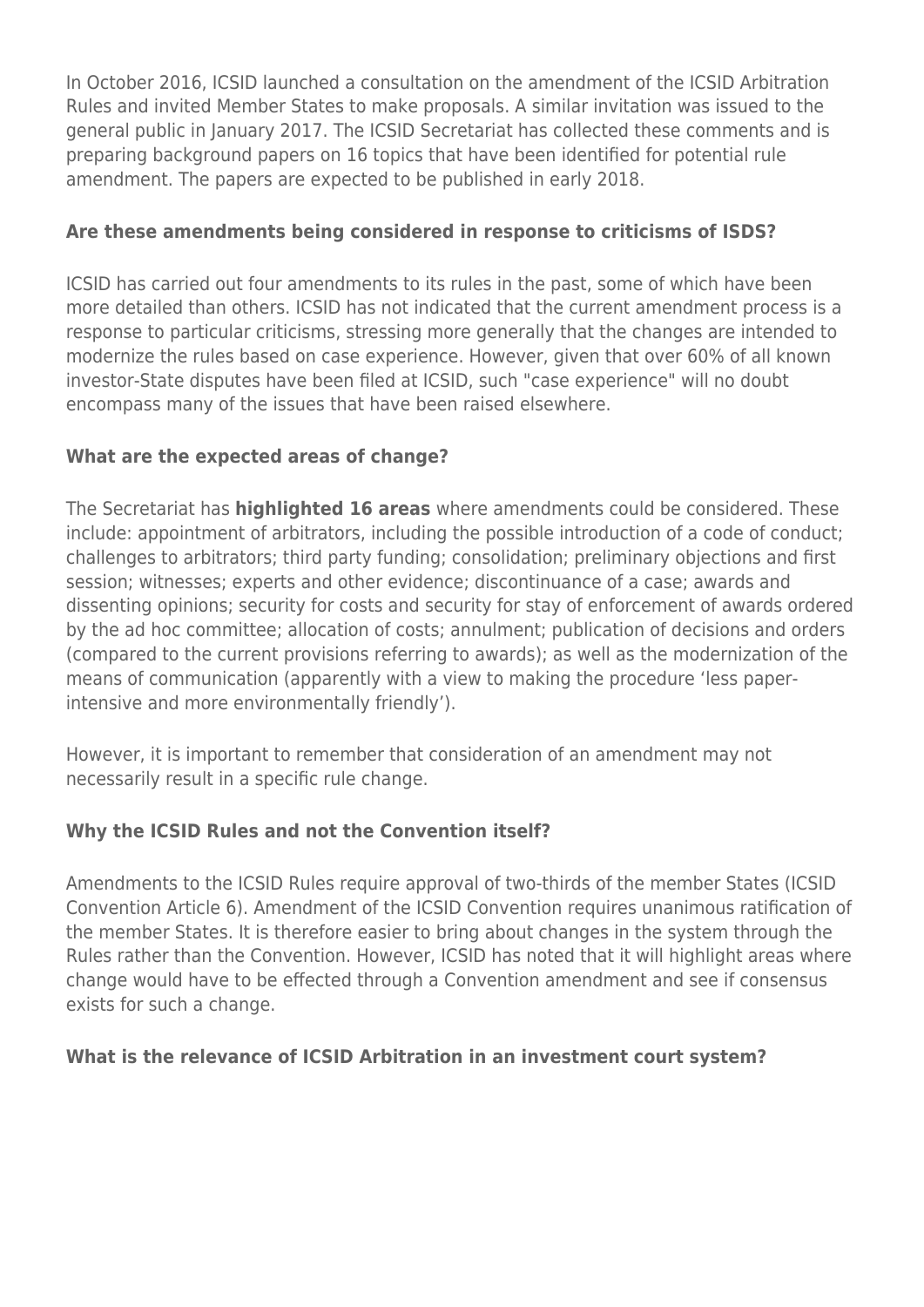The EU Commission, presently at least, sees a continuing role for arbitration under (i) the ICSID Convention and ICSID Arbitration Rules, and (ii) the ICSID Additional Facility Rules, albeit within an investment court system. A claim under the investment chapters of the CETA and the EU-Vietnam FTA may be submitted to ICSID arbitration or, where not applicable, arbitration under ICSID's additional facility. However, the compatibility of the ICSID system and the new investment courts (whether they operate at a bilateral or multilateral level) is yet to be fully explored.

#### **ALTERNATIVE NATIONAL AND REGIONAL APPROACHES: THE US AND AFRICA**

While there are steps being taken at international and EU level to bring about reform to investment arbitration, it is important to remember that other states and blocs are also forging their own paths for reform. Some countries, such as South Africa, India, Indonesia, Venezuela, Bolivia and Ecuador , have sought to terminate or not renew their BITs. Others are seeking to renegotiate or reframe their BITs and regional agreements. This may occur whilst those existing agreements remain in force or following termination. Indeed, there are some indications that Ecuador may be considering entering into some new bilateral arrangements following its programme of terminations.

In the US the debate about ISDS continues. In October 2017, a group of US academics in the fields of law, economics and public policy wrote a letter to President Trump urging the abandonment of ISDS in the renegotiated North American Free Trade Agreement (NAFTA). This letter repeated many of the criticisms raised by stakeholders in the EU's earlier consultation on inclusion of ISDS in the TTIP. However, there remains considerable support for ISDS among other US stakeholders. The NAFTA negotiating objectives released by the US Government in November 2017 are ambiguous on the issue, recording US support for "meaningful procedures for resolving investment disputes," which will "ensur[e] the protection of US sovereignty and the maintenance of strong US domestic industries."

Meanwhile, the South African Development Community has recently introduced amendments to Annex 1 (Cooperation on Investment) of the SADC Finance and Investment Protocol. The preamble to the amendment agreement notes that some of the existing provisions "fail to adequately balance investor protection and development policy space for host States". Not only do the amendments limit the scope of protection to investors from SADC states and remove the guarantee of fair and equitable treatment, the international arbitration provisions were replaced with an obligation to resolve disputes through the domestic courts of the host state. This is undoubtedly a significant statement by a bloc of 15 African states. However, it should not be understood as being indicative of a general rejection of ISDS on the continent. African states have signed 25 bilateral investment treaties with countries from Europe, Eurasia, the Middle East, Asia, North America and South America since the beginning of 2015. Many of these recent agreements include dispute resolution provisions which continue to provide for "ad hoc" arbitration, albeit with clauses which are more sophisticated than the standard short form articles found in the bulk of the BITs negotiated in the global surge in the mid-1990s.

#### **WHAT DOES THE FUTURE HOLD?**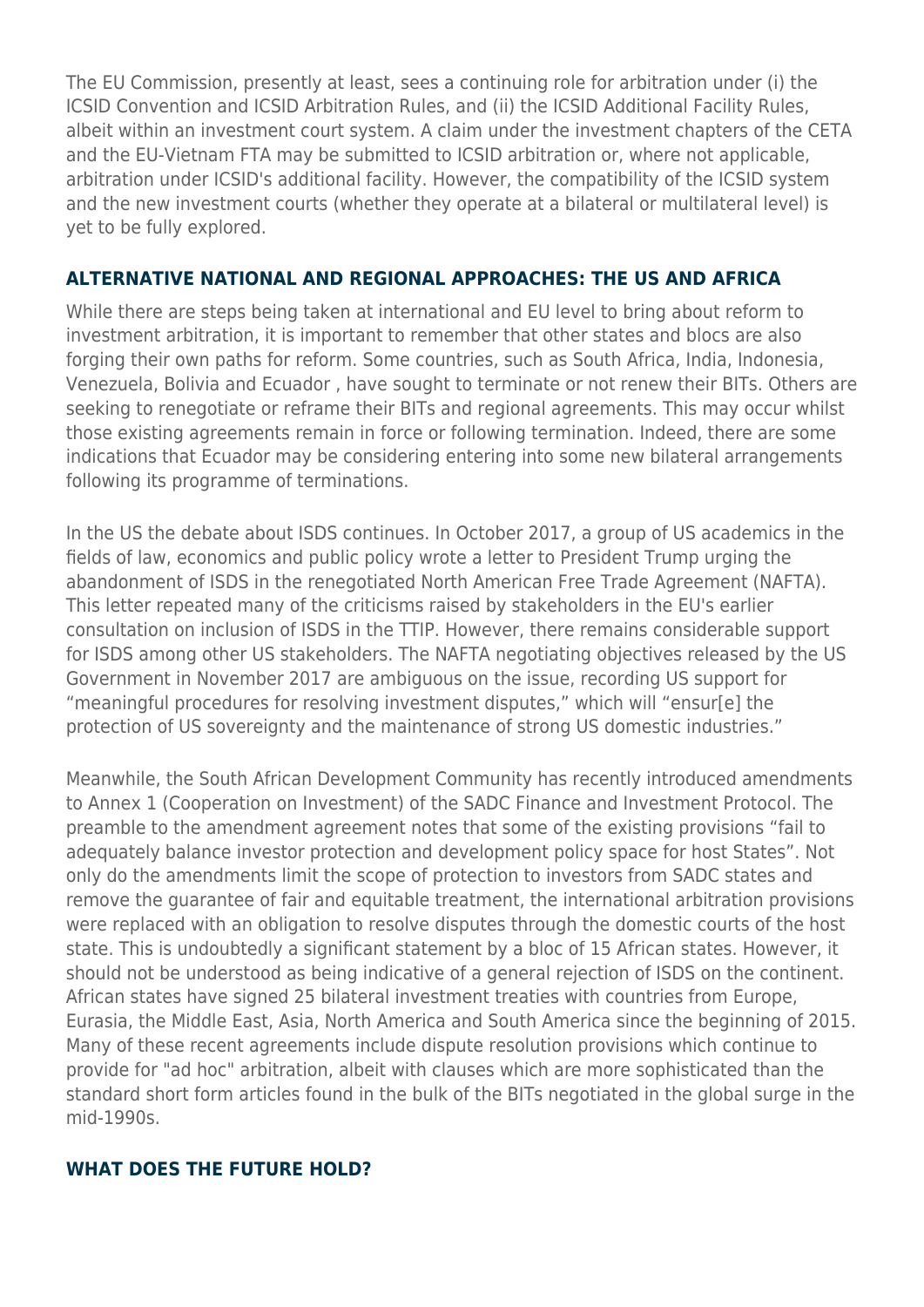The future quite clearly holds reform. It is the extent and speed of that reform that is, as yet, unknown. We can expect that some substantial changes will be proposed to the ICSID Rules and that the necessary two-thirds majority will vote in favour of at least some of those changes. The eventual outcome of the EU's efforts to establish an MIC is more uncertain. Whilst the deliberation of reform at multilateral level has been passed to UNCITRAL, it is one of a number of considerations being reviewed by the working group, concerning both the substantive protections afforded to investors and the mechanism by which disputes are resolved. It is possible that the idea of a standing multilateral investment court may become subsumed in other more or less wide-ranging suggestions for reform. Even were the Working Group to propose a significant shift in approach, it would then require at least some international consensus for those recommendations to translate into action. Similar uncertainty rests over NAFTA, with ISDS forming only one aspect of any potential renegotiation.

A limited number of countries have already decided to move away from investment arbitration, requiring investor-state disputes to be resolved before domestic courts. Nevertheless, the movement towards reform, however fragmented and piecemeal, is likely to uphold the retention of a form of non-national, treaty-based investor-state dispute resolution. Whether a common global system is adopted, or a number of different reformed dispute resolution systems develop, remains to be seen.

#### **WHAT DOES THIS MEAN FOR INVESTORS?**

For investors who have structured their investments to benefit from the protections of specific existing investment treaties, it is important to be aware that the focus is largely on the dispute resolution procedures in these treaties, rather than the substantive protections available under them. While we are witnessing a shift in the way certain protections are worded in the newer generation of model BITs, many of which also expressly protect a state's right to regulate, these changes do not impact on existing treaties under which investments have already been made.

A practical impact will likely be felt most quickly in relation to the changes to the ICSID Arbitration Rules. If changes to the Arbitration Rules are proposed and accepted, they could come into force within a year or two, affecting any arbitrations for which the parties have given consent after that date.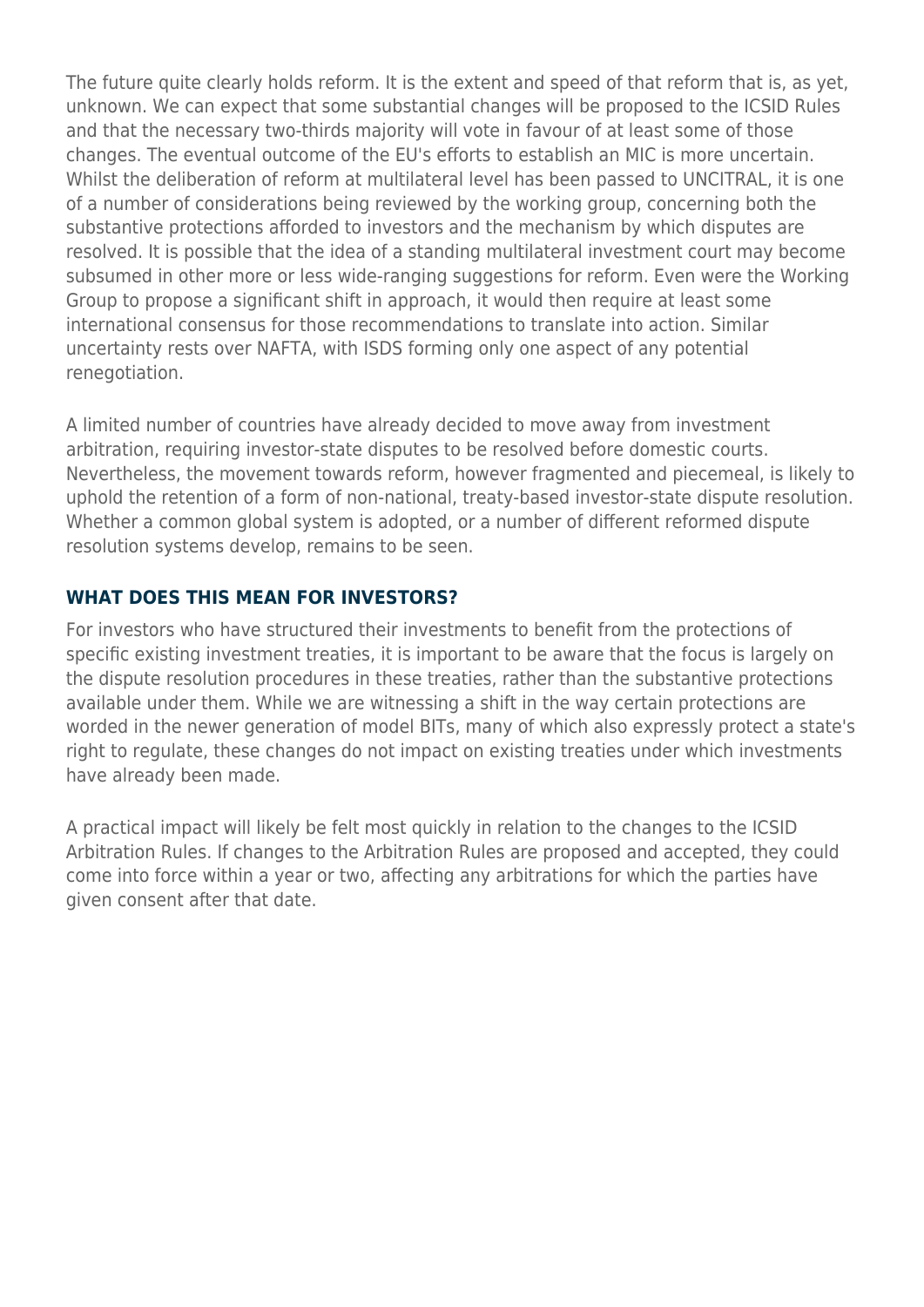As for the EU's proposals, the EU is currently only introducing its investment court proposal into the investment chapters of its new free trade agreements with States with whom the EU previously had no agreement. However, these new EU agreements are designed to replace existing bilateral arrangements between EU Member States and these third party states. For example, if the investment protection and investment court provisions of the CETA enter into force, these will replace the bilateral investment treaties between Canada and individual EU member states, including any dispute resolution provisions that they may contain. In such circumstances, the introduction of the investment court will be a significant change in the way an existing EU investor in Canada, or vice versa, can enforce its rights against a state. Indeed, the nature of the substantive investment protections will also change in most cases, with the CETA including more modern and sophisticated drafting than will have existed under many of the BITs. Conversely, where no bilateral arrangements already exist, treaties entered into by the EU under which an investment court is established will introduce new substantive investment protections and offer a new and additional method of dispute resolution for European investors into jurisdictions where no prior international law system existed. In either case, the practical ramifications of the new court remain as yet unclear, since none has yet been established.

The debate will continue to evolve over the coming months and years. In particular, it is the wider, wholesale changes to the system being considered by UNCITRAL that are worth investors keeping a watchful eye on over the next few years. An international consensus on broad changes to ISDS implemented by an international convention could result in changes to the dispute resolution system for many existing investment treaties. Ultimately, however, it is likely that investors will still be able to protect their investments under international law and before an independent and impartial international body.